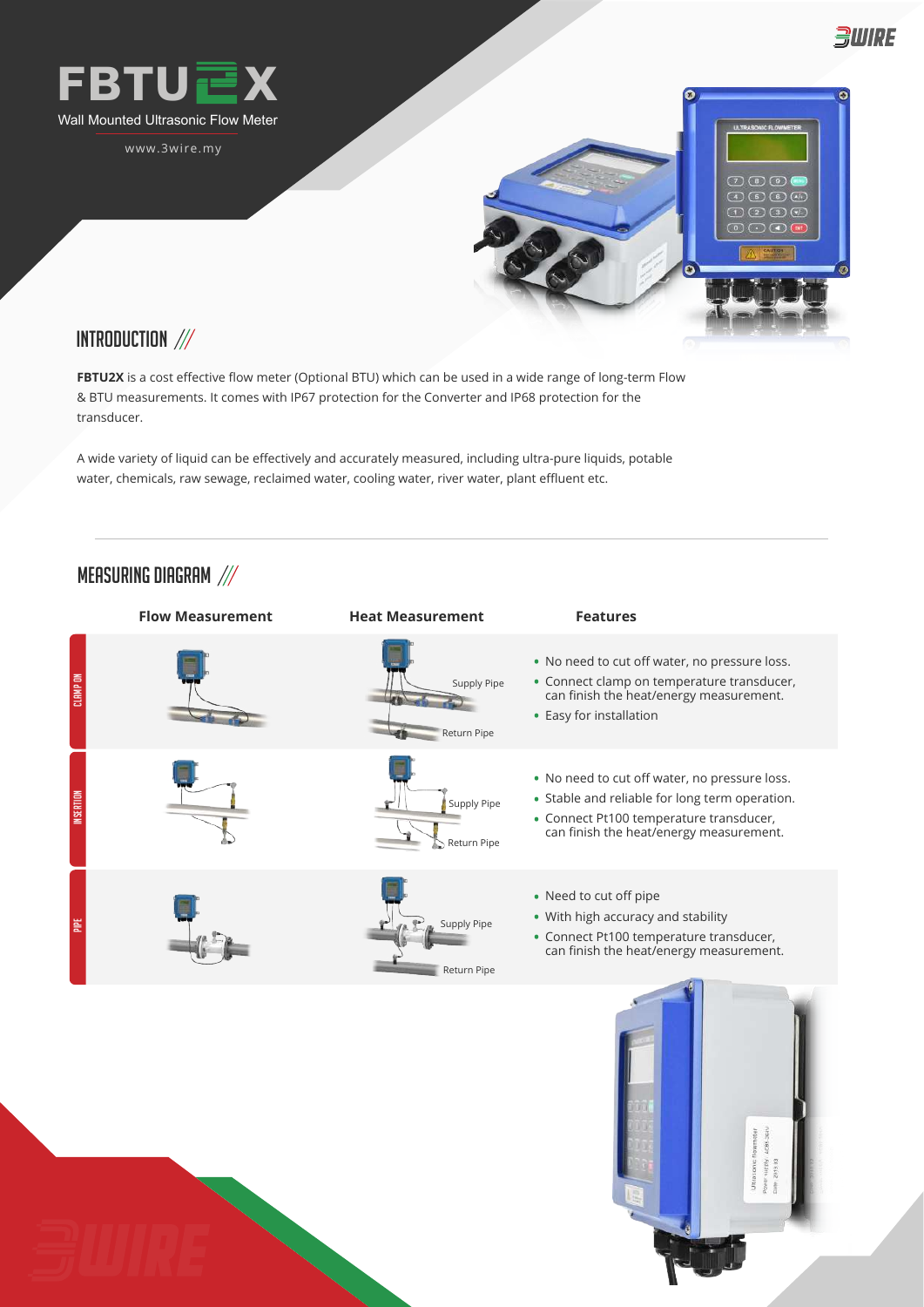**OPTIONAL TRANSDUCERS** /// Please choose the suitable transducer, according to different liquid pipe condition and installation method, (please refer to the measuring diagram).

| <b>Types</b>          | <b>Picture</b> | Spec.       | Model          | <b>Measurement Range</b> | <b>Temperature</b>    | <b>Dimension</b>                   |                             |
|-----------------------|----------------|-------------|----------------|--------------------------|-----------------------|------------------------------------|-----------------------------|
|                       | $\sim$         | Small Size  | $TS-2$         | DN25~DN100               | $-30 - 90$ °C         | $45\times25\times32$ mm            |                             |
| <b>Clamp on</b>       | <b>ALC</b>     | Medium Size | $TM-1$         | DN50~DN700               | $-30 - 90$ °C         | $64\times39\times44$ mm            |                             |
|                       |                | Large Size  | $TL-1$         | DN300~DN6000             | $-30 - 90$ °C         | $97\times54\times53$ mm            |                             |
|                       |                | Small Size  | <b>TS-2-HT</b> | DN25~DN100               | $-30 - 160^{\circ}$ C | $45\times25\times32$ mm            |                             |
| High temp<br>clamp on | <b>And</b>     | Medium Size | $TM-1-HT$      | DN50~DN700               | $-30 - 160^{\circ}$ C | $64\times39\times44$ mm            |                             |
|                       |                | Large Size  | <b>TL-1-HT</b> | DN300~DN6000             | $-30 - 160^{\circ}$ C | $97\times54\times53$ mm            |                             |
| <b>Insertion</b>      |                | Standard    | $TC-1$         | DN80~DN6000              | $-30 - 160^{\circ}$ C | $190\times80\times55$ mm           |                             |
|                       |                | Lengthen    | $TC-2$         | DN80~DN6000              | $-30 - 160^{\circ}$ C | $335\times80\times55$ mm           |                             |
| <b>Pipe</b>           |                | $\pi$ type  | G <sub>1</sub> | DN15~DN32                | $-30 - 160^{\circ}$ C | <b>SUS304</b><br>thread connection | Please refer to             |
|                       |                | Standard    | G <sub>2</sub> | DN40~DN1000              | $-30 - 160^{\circ}$ C | carbon steel<br>thread connection  | detailed pipe<br>dimensions |

OPTIONAL TEMPERATURE TRANSDUCERS /// Connect the temperature transducer can finish the heat/energy measurement

| <b>Picture</b>            | <b>Specification</b>                          | Model  | Meas. Range | Temperature Cut of water |           | Accuracy          |
|---------------------------|-----------------------------------------------|--------|-------------|--------------------------|-----------|-------------------|
| <b>The Second Service</b> | Clamp on temperature<br>Transducer Pt100      | $CT-1$ | $>$ DN50    | $-40 - 160C$             | No.       |                   |
|                           | Insertion temperature<br>Transducer Pt100     | TCT-1  | $>$ DN50    | $-40 - 160$ °C           | Yes       | 100°C $\pm$ 0.8°C |
|                           | Insertion Pt100<br>Installation with pressure | PCT-1  | $>$ DN50    | $-40 - 160$ °C           | <b>No</b> |                   |
|                           | Insertion Pt100<br>Small size pipe diameter   | SCT-1  | $<$ DN50    | $-40 - 160C$             | Yes       |                   |

## OPTIONAL SD CARD MEMORY ///

Convenience for long-term and large data storage. Available to do the data processing like tabulation, statistical, data analysis, printing reports and production flow curve by using data analysis software.



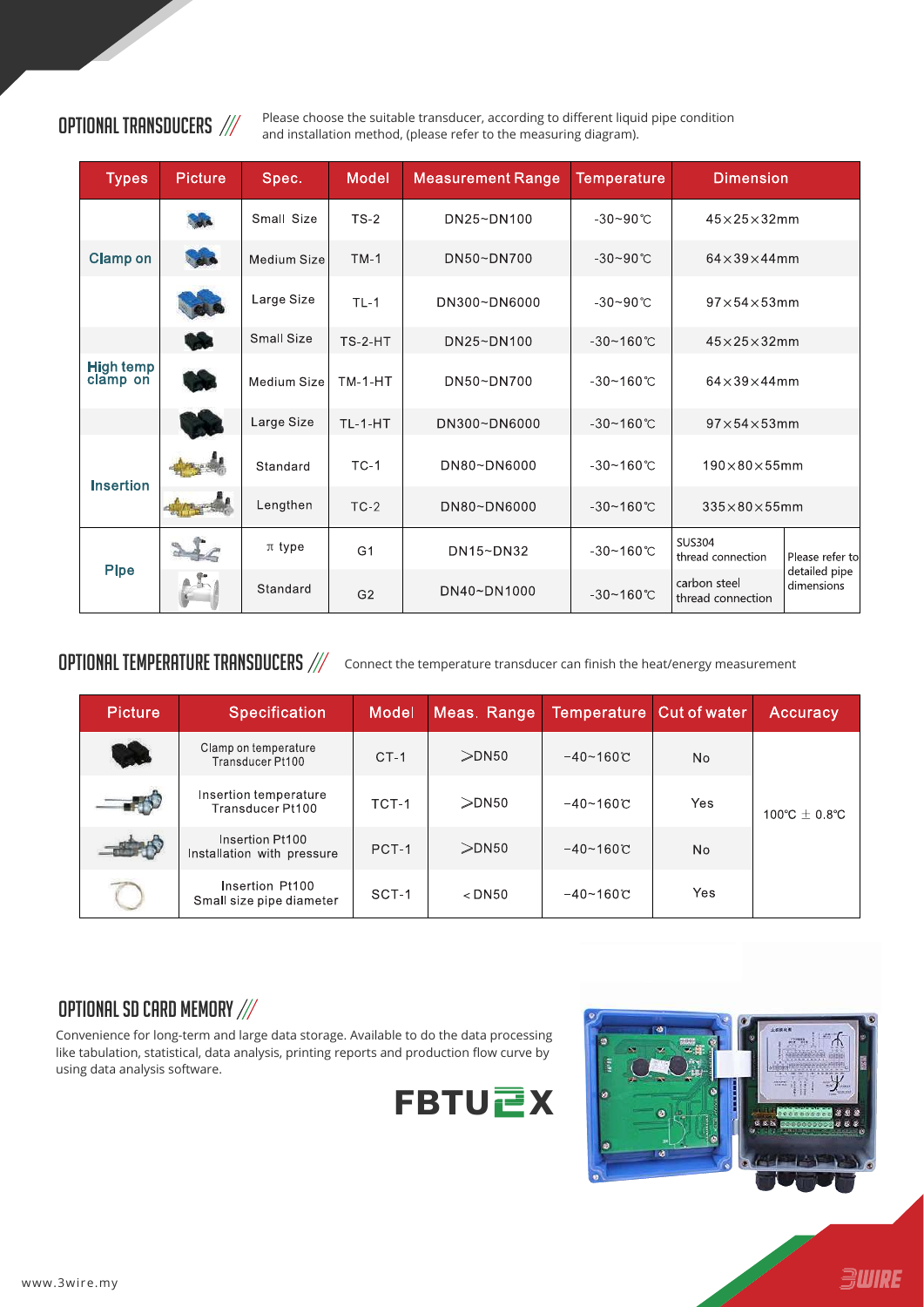| <b>Types</b>                 | <b>Picture</b> | Spec.       | <b>Model</b>   | <b>Measurement Range</b> | <b>Temperature</b>    | <b>Dimension</b>                   |                             |
|------------------------------|----------------|-------------|----------------|--------------------------|-----------------------|------------------------------------|-----------------------------|
|                              |                | Small Size  | $TS-2$         | DN25~DN100               | $-30 - 90$ °C         | $45\times25\times32$ mm            |                             |
| <b>Clamp on</b>              |                | Medium Size | $TM-1$         | DN50~DN700               | $-30 - 90$ °C         | $64\times39\times44$ mm            |                             |
|                              |                | Large Size  | $TL-1$         | DN300~DN6000             | $-30 - 90$ °C         | $97\times54\times53$ mm            |                             |
|                              |                | Small Size  | $TS-2-HT$      | DN25~DN100               | $-30 - 160^{\circ}$ C | $45\times25\times32$ mm            |                             |
| <b>High temp</b><br>clamp on |                | Medium Size | $TM-1-HT$      | DN50~DN700               | $-30 - 160$ °C        | $64\times39\times44$ mm            |                             |
|                              |                | Large Size  | <b>TL-1-HT</b> | DN300~DN6000             | $-30 - 160^{\circ}$ C | $97\times54\times53$ mm            |                             |
| <b>Insertion</b>             |                | Standard    | $TC-1$         | DN80~DN6000              | $-30 - 160$ °C        | $190\times80\times55$ mm           |                             |
|                              |                | Lengthen    | $TC-2$         | DN80~DN6000              | $-30 - 160$ °C        | $335\times80\times55$ mm           |                             |
| <b>Pipe</b>                  |                | $\pi$ type  | G <sub>1</sub> | DN15~DN32                | $-30 - 160^{\circ}$ C | <b>SUS304</b><br>thread connection | Please refer to             |
|                              |                | Standard    | G <sub>2</sub> | DN40~DN1000              | $-30 - 160^{\circ}$ C | carbon steel<br>thread connection  | detailed pipe<br>dimensions |